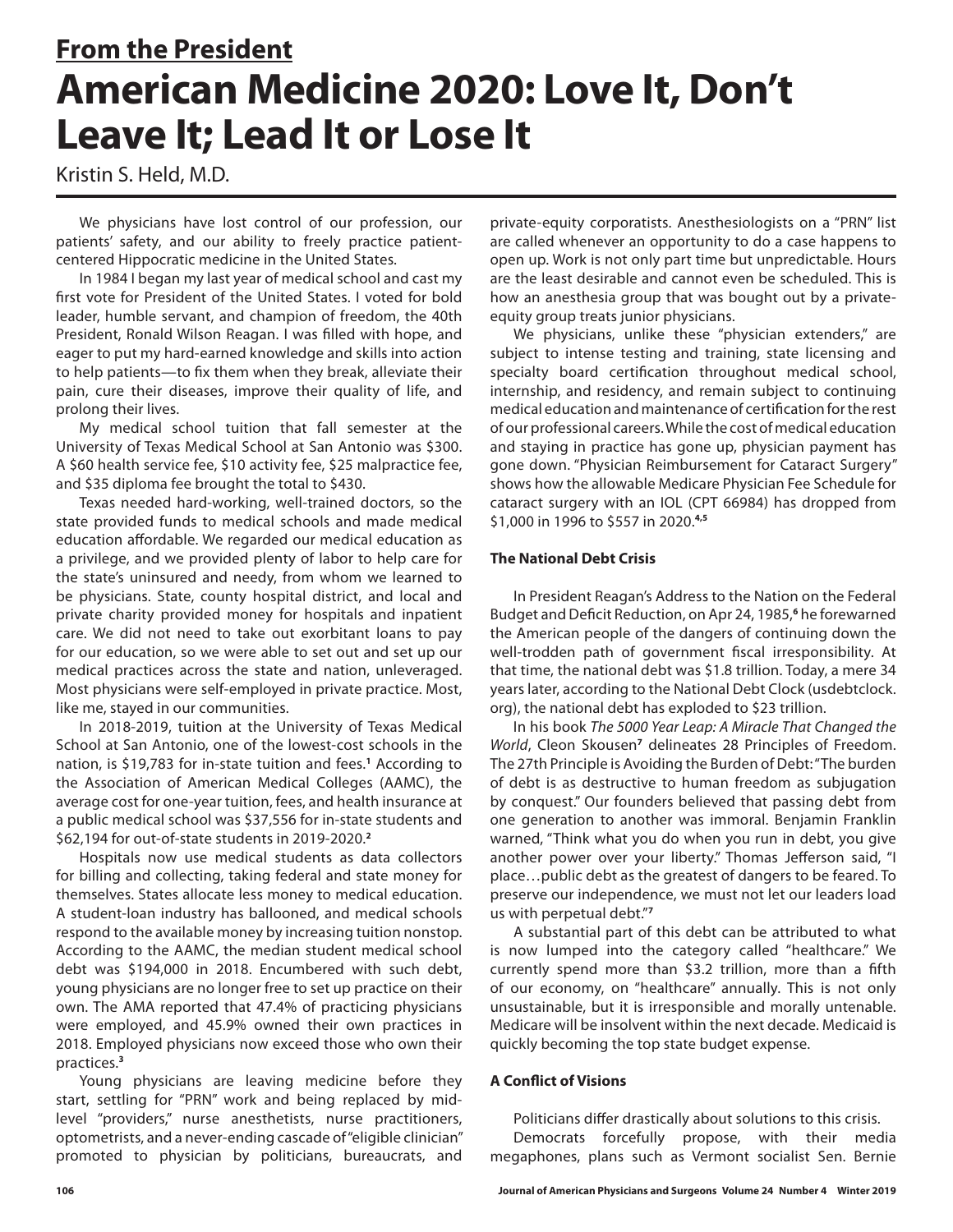Sanders' and Rep. Pramila Jayapal's HR 1384, Senate and House versions of single-payer healthcare legislation, each called the Medicare for All Act. This would destroy the U.S. economy in short order.**<sup>8</sup>** Democrats want to centralize medical care, putting the federal government in control of our medical care and legally eliminating private medical insurance.

Democrat "healthcare reform" architects share a particular worldview. President Obama's key adviser on the Affordable Care Act (ACA), Ezekiel Emanuel, M.D., wrote the telling piece, "Why I Hope to Die at 75: An argument that societies and families—and you—will be better off if nature takes its course swiftly and promptly," published in The Atlantic.<sup>9</sup> He bemoaned the fact that doctors take the Hippocratic Oath too seriously, "as an imperative to do everything for the patient." He believes doctors' ethical obligations should be redefined and medical students should be trained "to provide socially sustainable, cost-effective care" instead of thinking only about their own patient's needs. President Obama's first CMS head, Donald Berwick, M.D., opined that federal government must step in between doctors and patients to curb and redistribute the use of medical resources.**<sup>10</sup>**

Such non-elected bureaucrats believe that groups, not individuals, are the units of concern. They believe innovation is too expensive. They believe government knows best. Everyone recalls President Obama's telling words at a healthcare town hall**<sup>11</sup>** in 2009: "At least we can let doctors know, and your mom know, that you know what? Maybe this isn't gonna help. Maybe you're better off not having the surgery, but taking the painkiller."**<sup>12</sup>** Their impact on the philosophy of current healthcare policy cannot be overstated.

The result of ACA is that premiums on the individual market have doubled, even tripled in some states since ACA regulations took effect. Current CMS head Seema Verma says, "Consider a 60 year old couple living in Grand Island, Nebraska who earn \$70,000 a year, the lowest cost silver plan cost \$38,000 a year in premiums, with an \$11,000 deductible,…. more than two thirds of their income."**<sup>13</sup>**

After the failure of ACA, "Medicare for All" is the next step, possibly intended from the beginning. Supporters use two main false arguments to support the government takeover of medicine:

Argument (Myth) 1 is the "The Medical Care Is Unaffordable" myth, claiming that medical care is so expensive that you must go without if you don't have health insurance, and health insurance is so expensive that government (other peoples' money) needs to pay for it.

Argument (Myth) 2 is that if you get sick, you will go bankrupt if you don't have insurance, which takes us back to Myth 1.

The "Medicare for All" truth is that the plan is nothing more than a mammoth money redistribution scheme. The cost has been estimated to be \$32 trillion over a decade by liberal and conservative think tanks. Abolishing private insurance could cause more than 540,000 people to lose their jobs, and people would lose their retirement funds when billions of dollars disappear from the stock market. Taxes would go up immensely. Medicare itself would ironically be gone as its funds are transferred to the new government plan. Care would be rationed, and the seniors for whom Medicare was created

will be pushed to the end of the line. Doctors and hospitals would be required to perform abortions, which would be taxpayer funded.**<sup>8</sup>** Right-of-conscience objections would be a thing of the past.

Republicans want to personalize medical care and decentralize it, decreasing regulation and returning power to the states and individuals in the form of expanded and more flexible health savings accounts that give individuals who buy plans directly the same tax advantages as those getting insurance through their employers. They timidly propose, without media magnifiers, plans such as A Framework for Personalized Affordable Care—Republican Study Committee Healthcare Plan Part One and HR 3594, The Healthcare Freedom Act of 2019, sponsored by my congressman, Rep. Chip Roy (R-Texas-21). Such attempts to devolve the system and return money and power to individual citizens and states are promising. Proponents believe that individuals are the best custodians of their own money and medical decisions.

The problem of high costs can't be fixed without understanding cost drivers and the perverse business practices inherent in the current system. The money games, as exposed by Marty Makary, M.D., involve price gouging, the mark-up/ discount game, predatory billing, middlemen, kickbacks, hidden costs, insider deals, and patient shakedowns. Solutions require transparency (truth), competition, innovators, disruptors, visionaries, free-market medicine, and fighting back.**<sup>14</sup>**

AAPS has developed and promulgated a White Paper**<sup>15</sup>** and one-page summary**<sup>16</sup>** outlining important principles for fixing the current healthcare debacle.

### **Can Physicians Remain Physicians?**

Clearly, government is trying to replace us. ACA and subsequent laws allocate huge sums of money to train nurses. ACA and the Medicare Access and Chip Reauthorization Act (MACRA) redefine "physician" and employ a new designation "eligible clinician," which includes physicians, dentists, podiatrists, optometrists, chiropractors, physician assistants, nurse practitioners, clinical nurse specialists, certified registered nurse anesthetists, and any clinical group that includes any one of the physicians listed, plus audiologists, speech pathologists, dieticians, physical therapists, and more. The MACRA Rule further states: "We intend to consider using our authority under section 1848(q)(1)(C)(i)(II) of the Act to expand the definition of MIPS eligible clinician to include additional eligible clinicians…through rulemaking in future years."

Rapid-fire succession of laws and rules such as the Health Insurance Portability and Accountability Act (HIPAA), Health Information Technology for Economic and Clinical Health Act (HITECH), Comparative Effectiveness Research (CER), ACA, MACRA, 21st Century Cures Act, and more, written by bureaucrats and special interests, have transformed physicians into glorified billers entering data, so employers, hospitals, and private-equity firms can code and bill to the highest levels using nonsensical ICD-10 codes and violating patient privacy. Physicians spend hours and dollars kowtowing to third-party insurance companies that profit from delay and